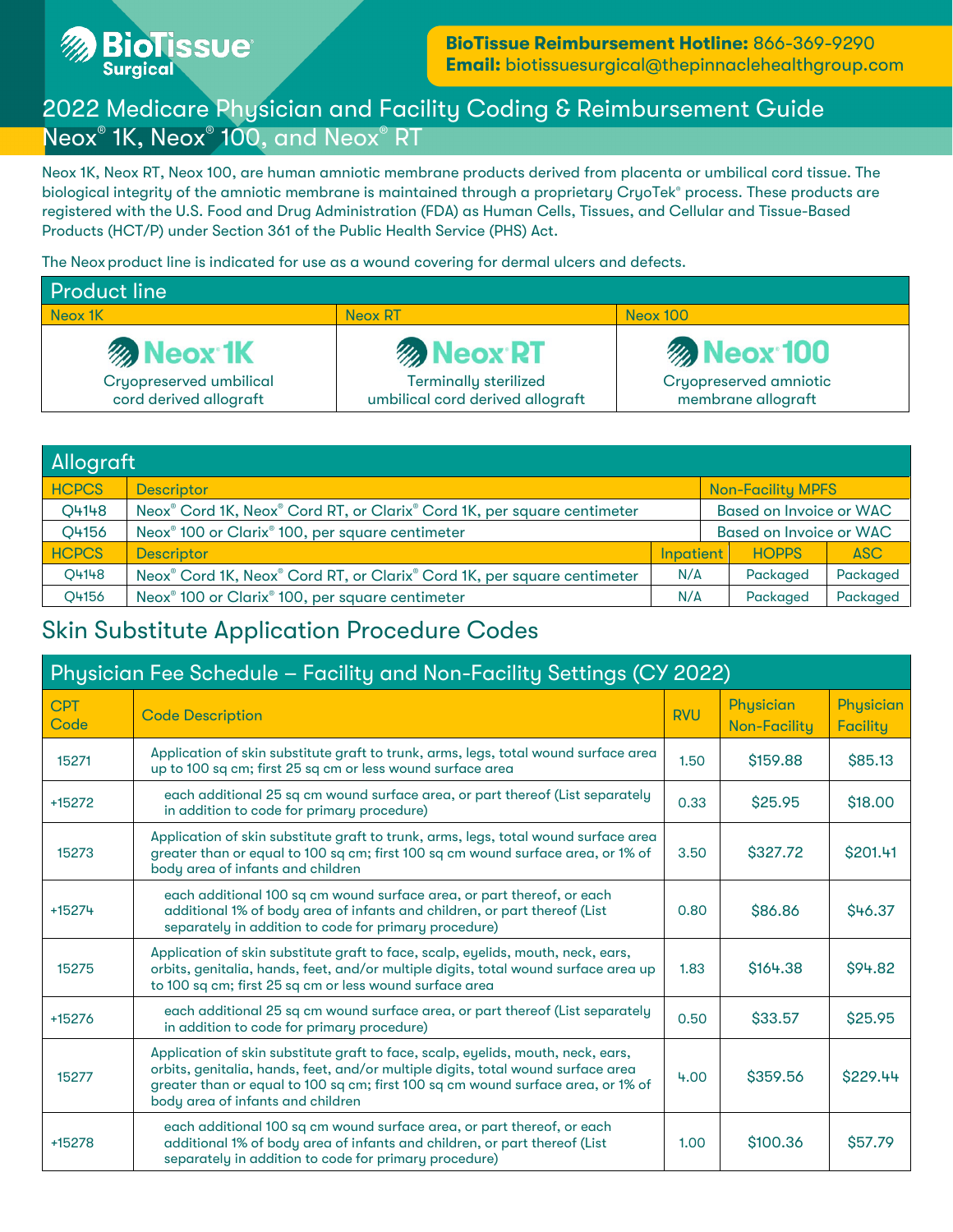

## Skin Substitute Application Procedure Codes –

| Facility Reimbursement - Hospital Outpatient Department and<br>Ambulatory Surgical Center Settings (CY 2022) |                                                                                                                                                                                                                                                                                                     |            |                                                |                               |                                    |                                                |
|--------------------------------------------------------------------------------------------------------------|-----------------------------------------------------------------------------------------------------------------------------------------------------------------------------------------------------------------------------------------------------------------------------------------------------|------------|------------------------------------------------|-------------------------------|------------------------------------|------------------------------------------------|
| <b>CPT</b><br>Code                                                                                           | Code<br><b>Description</b>                                                                                                                                                                                                                                                                          | <b>APC</b> | <b>Status</b><br>Indicator<br><b>OPPS (SI)</b> | <b>Hospital</b><br>Outpatient | Payment<br>Indicator<br><b>ASC</b> | Ambulatory<br><b>Surgical</b><br><b>Center</b> |
| 15271                                                                                                        | Application of skin substitute graft to trunk,<br>arms, legs, total wound surface area up to 100<br>sq cm; first 25 sq cm or less wound surface area                                                                                                                                                | 5054       | т                                              | \$1,749.26                    | G <sub>2</sub>                     | \$887.09                                       |
| +15272                                                                                                       | each additional 25 sq cm wound surface area,<br>or part thereof (List separately in addition to<br>code for primary procedure)                                                                                                                                                                      | N/A        | $\mathsf{N}$                                   | \$0                           | N <sub>1</sub>                     | \$0                                            |
| 15273                                                                                                        | Application of skin substitute graft to trunk,<br>arms, legs, total wound surface area greater<br>than or equal to 100 sq cm; first 100 sq cm<br>wound surface area, or 1% of body area of<br>infants and children                                                                                  | 5055       | т                                              | \$3,596.22                    | G <sub>2</sub>                     | \$1,823.73                                     |
| +15274                                                                                                       | each additional 100 sq cm wound surface area,<br>or part thereof, or each additional 1% of body<br>area of infants and children, or part thereof (List<br>separately in addition to code for primary<br>procedure)                                                                                  | N/A        | N                                              | \$0                           | N <sub>1</sub>                     | \$0                                            |
| 15275                                                                                                        | Application of skin substitute graft to face,<br>scalp, eyelids, mouth, neck, ears, orbits,<br>genitalia, hands, feet, and/or multiple digits,<br>total wound surface area up to 100 sq cm; first<br>25 sq cm or less wound surface area                                                            | 5054       | Τ                                              | \$1,749.26                    | G <sub>2</sub>                     | \$887.09                                       |
| +15276                                                                                                       | each additional 25 sq cm wound surface area,<br>or part thereof (List separately in addition to<br>code for primary procedure)                                                                                                                                                                      | N/A        | N                                              | \$0                           | N <sub>1</sub>                     | \$0                                            |
| 15277                                                                                                        | Application of skin substitute graft to face,<br>scalp, eyelids, mouth, neck, ears, orbits,<br>genitalia, hands, feet, and/or multiple digits,<br>total wound surface area greater than or equal<br>to 100 sq cm; first 100 sq cm wound surface<br>area, or 1% of body area of infants and children | 5054       | т                                              | \$1,749.26                    | G <sub>2</sub>                     | \$887.09                                       |
| +15278                                                                                                       | each additional 100 sq cm wound surface area,<br>or part thereof, or each additional 1% of body<br>area of infants and children, or part thereof (List<br>separately in addition to code for primary<br>procedure)                                                                                  | N/A        | N                                              | \$0                           | N1                                 | \$0                                            |

**OPPS Status Indicator - T** = Significant Procedure, Multiple Reduction Applies N = Items and Services Packaged into APC Rates

ASC Status Indicator - N1 = Packaged service/item; no separate payment made

G2 = Non-office based surgical procedure added in CY 2008 or later;

payment based on OPPS relative payment weight.

 $+$  = Add-on code

\*\*\*Modifier 58 should be used if an autograft or another skin substitute is applied as part of a staged procedure applied during a different surgical encounter after the initial placement of the skin substitute.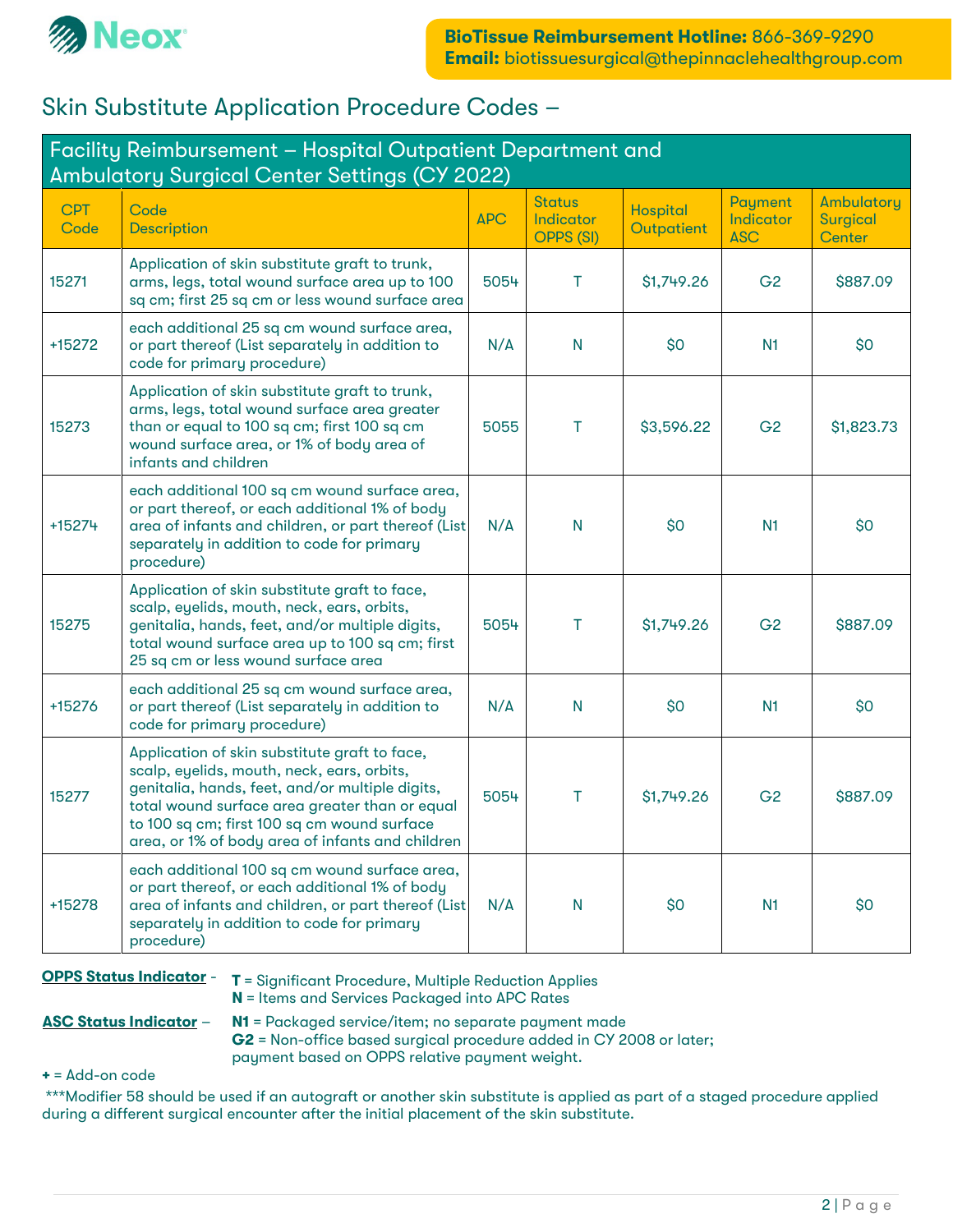

| <b>Revenue Code</b> |                                                               |  |  |  |
|---------------------|---------------------------------------------------------------|--|--|--|
| <b>Revenue Code</b> | <b>Descriptor</b>                                             |  |  |  |
| 636                 | <b>Pharmacy Extension 025X-Drug Requiring Detailed Coding</b> |  |  |  |

| <b>Inpatient Facility Reimbursement</b> |                                                                                                                            |             |  |  |  |
|-----------------------------------------|----------------------------------------------------------------------------------------------------------------------------|-------------|--|--|--|
| <b>DRG</b>                              | <b>Descriptor</b>                                                                                                          | Payment     |  |  |  |
| 463                                     | Wound Debridement and Skin Graft Except Hand for Musculoskeletal System and<br><b>Connective Tissue Disorders with MCC</b> | \$34,977.92 |  |  |  |
| 464                                     | Wound Debridement and Skin Graft Except Hand for Musculoskeletal System and<br><b>Connective Tissue Disorders with CC</b>  | \$19,382.68 |  |  |  |
| 465                                     | Wound Debridement and Skin Graft Except Hand for Musculoskeletal System and<br>Connective Tissue Disorders without CC/MCC  | \$12,011.02 |  |  |  |
| 573                                     | Skin graft for Skin Ulcer or Cellulitis with MCC                                                                           | \$36,077.35 |  |  |  |
| 574                                     | Skin graft for Skin Ulcer or Cellulitis with CC                                                                            | \$21,145.15 |  |  |  |
| 575                                     | Skin graft for Skin Ulcer or Cellulitis without CC/MCC                                                                     | \$11,484.10 |  |  |  |

#### Notes:

• The payment rates specified in this document are Centers for Medicare & Medicaid Services (CMS) national unadjusted averages. Actual payment rates will vary based on geographic adjustments and are updated quarterly. Commercial payment rates will vary per contract.

• By Report – For CPT codes that have not been assigned RVUs (e.g., miscellaneous codes), there is no national payment rate. Providers must provide detailed operative notes describing the service provided. If there is an existing service with an established CPT code that involves similar work, that CPT code may be provided as a suggested crosswalk for payment purposes.

- If required, please utilize appropriate modifiers with Neox® 1K, Neox® RT and Neox® 100 products
- JC Skin substitute used as a graft,
- JW Portion of skin substitute discarded (required for ALL MACS as of January 1, 2017).
- For drugs and biologicals not included in the ASP Medicare Part B Drug Pricing File, payment is based on WAC or invoice pricing.
- CY 2022 Payment Policies under the Physician Fee Schedule and Other Changes to Part B Payment Policies; (CMS-1751-F);
- Addendum B. All MPFS Fee Schedules calculated using CF of \$34.6062 effective January 1, 2022.
- Current Procedural Terminology (CPT®) is a registered trademark of the American Medical Association.

Disclaimer: The guidance contained in this document, dated January 2022, is provided for informational purposes only and represents no statement, promise, or guarantee by TissueTech Inc or its operating subsidiaries including BioTissue Inc and Amniox Medical Inc (collectively TissueTech) concerning reimbursement, payment, charges. Similarly, all CPT codes and HCPCS codes are supplied for informational purposes only and represent no statement, promise, or guarantee by TissueTech that these code selections will be appropriate for a given service or that reimbursement will be made to the provider. This Guide is not intended to increase or maximize reimbursement by a Payer. TissueTech strongly recommends that you consult your individual Payer Organization regarding its relative and current reimbursement policies. For complete indications, contraindications, warnings, precautions, and adverse reactions, please reference full package insert.

Procedure coding should be based upon medical necessity, procedures and supplies provided to the patient. Coding and reimbursement information is provided for educational purposes and does not assure coverage of the specific item or service in each case. TissueTech and The Pinnacle Health Group make no guarantee of coverage or reimbursement of fees. These payment rates are nationally unadjusted average amounts and do not account for differences in payment due to geographic variation. Contact your local Medicare Administrative Contractor (MAC) or CMS for specific information as payment rates listed are subject to change. To the extent that you submit cost information to Medicare, Medicaid, or any other reimbursement program to support claims for services or items, you are obligated to accurately report the actual price paid for such items, including any subsequent adjustments. CPT® five-digit numeric codes, descriptions, and numeric modifiers only are Copuright AMA.